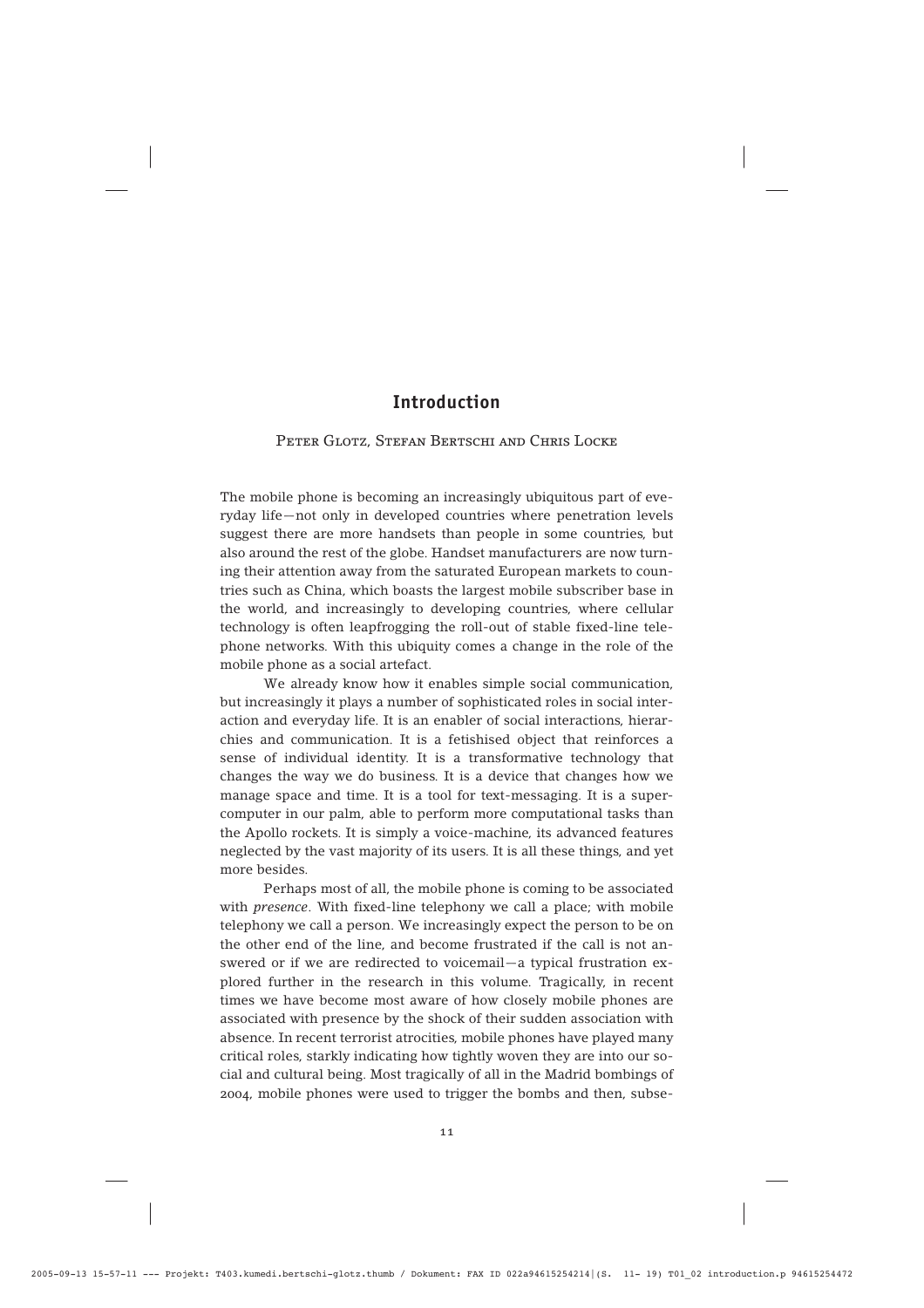quently, mobile phone records were used to trace the bombers themselves. In the London bombings of 2005, mobile phones were used amidst the confusion of the aftermath to check on the wellbeing of loved ones—to check their presence in the world—at such dense levels of usage that the networks struggled to manage the volume of calls. In the days after the bombings, mobile phones were also called into service as witnesses, when first the news networks and then the London Metropolitan Police themselves called for mobile phone photo and video evidence of the atrocities to be submitted, and were deluged. Some of the most shocking, and most repeated, images of the bombings are the grainy, dim images taken by passengers immediately after the event via their mobile phones. It is a perverse validation of the centrality of the mobile phone in our lives that when faced with catastrophe, it is the small hand-held device in our pockets we turn to, both to re-connect ourselves with our loved-ones in the outside world and also to capture the events we are part of. It expresses a double interpretation of our presence in the world—both '*I* am here' and 'I am *here*'.

 As the role of the mobile phone in society has changed—rapidly developing in complexity as subscriber numbers leapt exponentially during the late 1990's in Europe and Asia—we have seen a rapidly developing body of research into its social and cultural effects. It is this explosion of research that this volume aims to capture, from both academic and industry perspectives. At times, the social research into mobile phones has been dwarfed by the concurrent social research into the Internet. The past decade has seen two simultaneous technological revolutions in communication, and we are rapidly heading towards the convergence of them both. The new century has seen a steadily growing body of research into the mobile phone develop, lead by the writers in this volume, that establishes some clear basic tenets for our understanding of the crucial role the mobile phone plays in people's everyday lives.

 The over-arching theme of this volume is to investigate the effects of the mobile phone on its user's life and on society as a whole. The book's aim is to reveal their meaning. Its title emphasises the current mode of interaction with the device: the user dials numbers, types text messages, takes pictures or navigates a mobile Internet portal like i-mode in Japan: "Young Japanese have become so adept at their phones—manipulating a set of cursor keys or a button-sized joystick by thumb—that some people refer to a new 'thumb culture'." (Joyce 2000) A Japanese schoolgirl's "thumb moved around the keyboard with the lightning dexterity of Midori playing a violin concerto. 'We call it thumb culture,' said Yumiko Hayashi, my translator. 'It's really frightening sometimes being on the subway and watching all these people talking on cell phones with their thumbs.'" (Friedman 2000) What has already been experienced in Japan around the year 2000, soon started to ap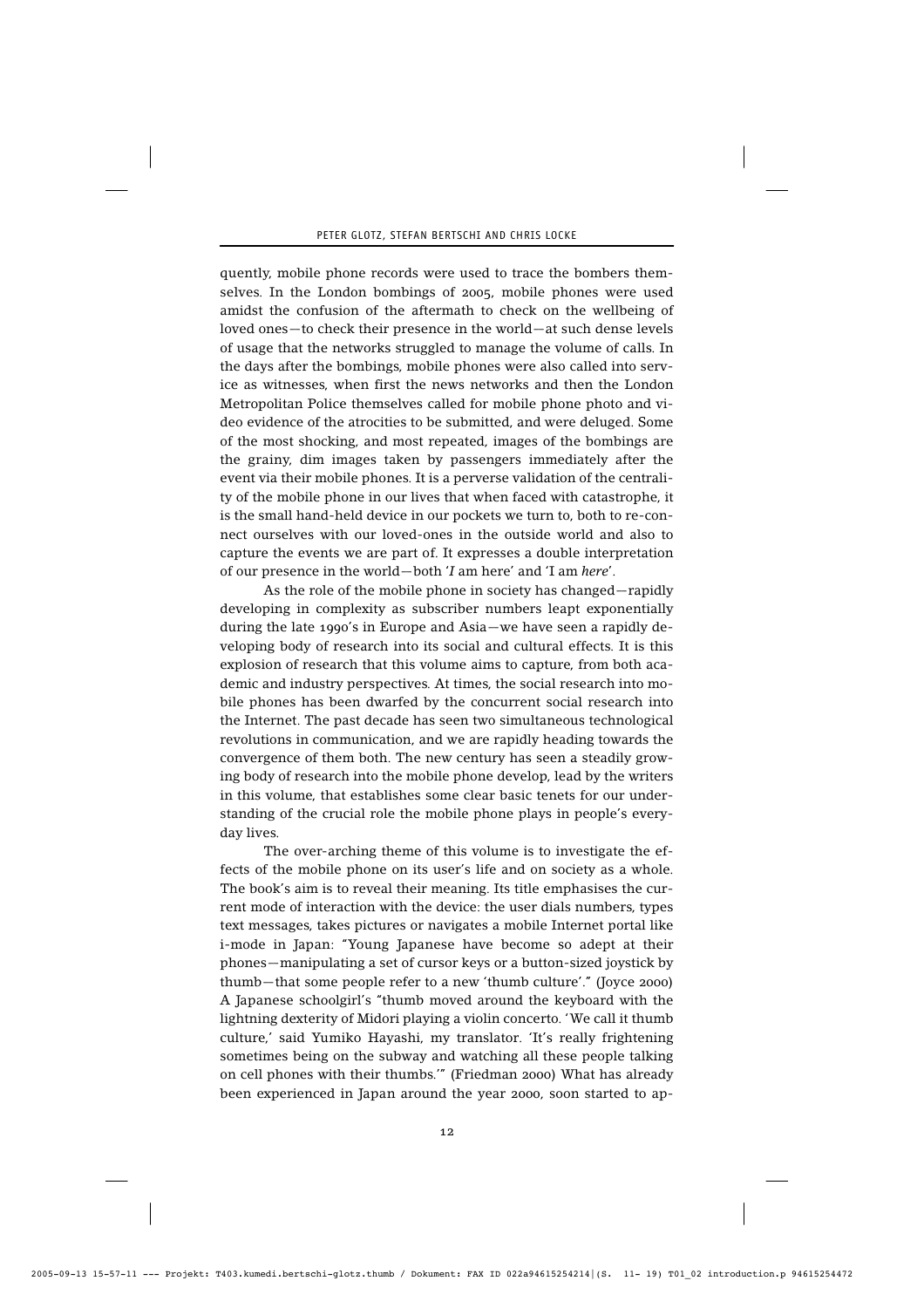pear in Western countries. It is this culture of thumbs which defines the meaning of mobile phones for society.

 We start this volume with a section beginning with macro-level discussions about the role of the mobile phone. Hans Geser launches the first section by considering the potentially subversive and regressive impact of mobile telephony—re-connecting the individual with a smaller, tighter social world, one which is perhaps solipsistic in its concentration on small individual social networks, oblivious to the larger institutional society surrounding it. Geser argues that the mobile phone achieves this both as an empowering technology, putting communicative power into the hands of the individual, and as a consequence of its mobility, which removes communication across society from stable and formal institutionalised channels into a de-centralised, individualised network. This freedom from the institutionalised tyranny of place and time that Geser identifies as a radical force is one which he argues points towards an almost 'anti-evolutionary' trend backwards from the homogenised culture of the many to a heterogeneous culture of the individual.

 The freedom from place and time offered by the mobile phone is developed further in Jonathan Donner's chapter on how the mobile phone is effecting social change in developing countries. Donner's is the first of three chapters in this volume that provide regional focus from around the world for social and ethnographical studies into changes caused by the mobile phone. In Donner's study of Rwandan users, the mobile phone is an expensive and treasured item, used in the main by small individual businessmen and women, where it has the power to expand the horizons of their business and open up their workplace and work schedule, allowing them to organise their work effectively in a way previously unthinkable. In one case documented by Donner, a small restaurateur is able to develop, via the mobile phone, the kind of simple 'just-in-time' stock control management and delivery techniques that large corporations spend millions on IT systems and consultancy to replicate at their scale. At either end of the scale, the business impact of the technology is simple, and is experienced by both Donner's Rwandan restaurateur and large multinational corporations alike. The technology provides a freedom to move through time and space and stay connected to the business, to make decisions for the business, and to run the business according to an ever-changing microschedule.

 From negotiating individual businesses we move to negotiating the business of being individual in Larrissa Hjorth's study of mobile phone personalisation in an Australian sample group. Hjorth sees the sending of text (SMS) and picture (MMS) messages as crucial to the maintenance of personal social connections. At the centre of this activity is the mobile phone itself, both as a machine for sending messages,

13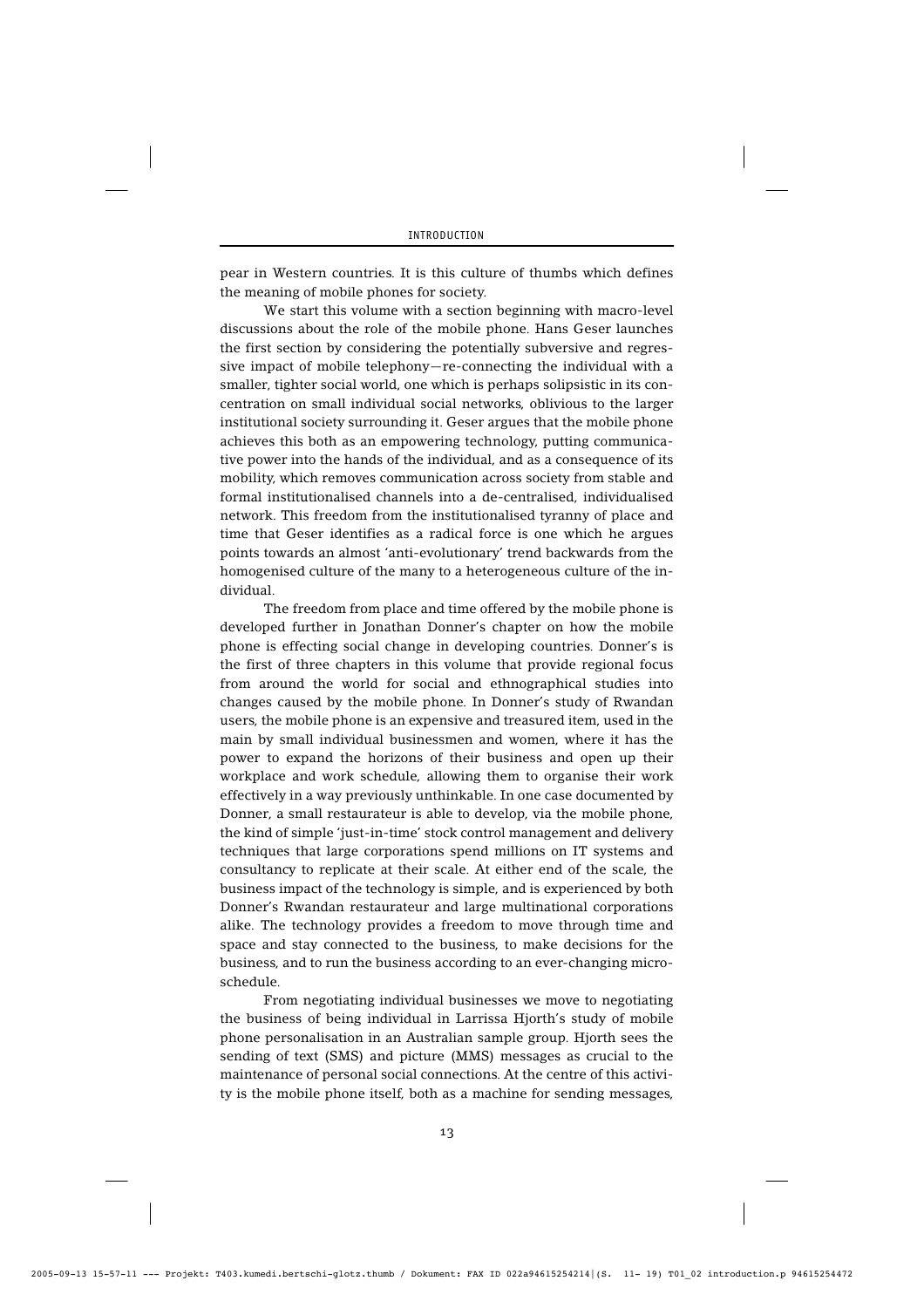and as an artefact that displays a message about the individual users via the personalisation choices they have made. By choosing screensavers, ringtones and faceplates for their phone, Hjorth documents how the users in her study are able to manage the display of their own identity (a fetishisation of the object discussed further in this volume in Leopoldina Fortunati's chapter). Hjorth sees this personalisation as a performative act, after Judith Butler's definition, which proves that gender and identity are not innate but are constantly practised, rehearsed and expressed in everyday life. In the case of the mobile phone, personalisation is therefore seen as an extension of this performative acting of gender and identity, the phone taking on the practised identity of the individual and, through its broadcast of these individual identities via faceplates and ringtones, disseminating this into the immediate social environment of the user.

 Genevieve Bell develops these themes of identity management further to look across Asian societies to see how the mobile phone is used to maintain individual identities and social roles within families and tight-knit social groupings. Bell documents how the technological advances of the mobile phone enable new ways of navigating the often complex social structure of Asian society. Rigid hierarchies in such cultures can be more easily deferred to when the name of the caller is displayed to the user before a call is taken. Amongst other things, Bell reveals how one Korean user uses five different ringtones to differentiate five different social groups. This enables the user to prepare the right formal greeting to use before accepting the call, ensuring that she does not offend whoever is calling her. This is an interesting development of the use of ringtones—a movement away from the ringtone identifying the individual owner to the ringtone identifying the social group of the caller—which points to the complex way in which similar technological developments have been utilised for quite different social tasks in cultures across the globe. Bell also discusses how the mobile phone is used specifically to negotiate social interaction between family members, not only in maintaining hierarchies but also in providing a sense of security. Mobile phones are bought for children so that they can be used to communicate with them, but also as a form of *fort/da* game that parents perform with their children, whereby the phone provides a constant umbilical link spooled out from parent to child that the parent is able to use to reassure them of their child's safety and security.

 The next two chapters look at these tight familial interactions in more detail. Leslie Haddon builds on his growing body of research into telephony usage by considering what specific problems emerge as sites of tension between groups of users. Haddon uncovers how miscommunication between generations can transfer into mobile phone usage. These communication problems, argues Haddon, stem from fixed-line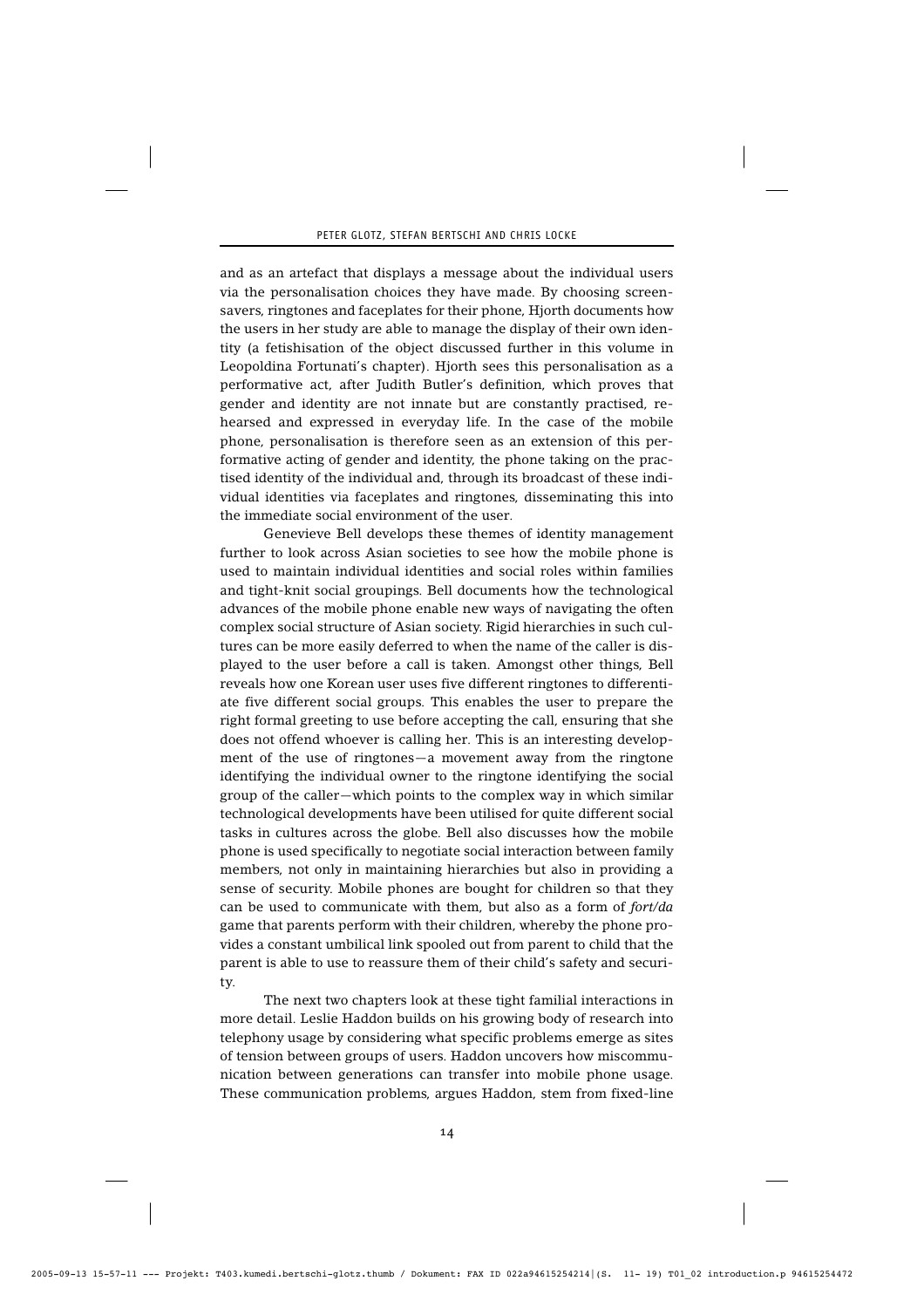telephony and are exacerbated by mobile phones. In particular, Haddon discusses how the frustration we often feel when dealing with voicemail and answering machines increases with mobile telephony where there is less chance of the receiving party being genuinely 'out' and unavailable.

 Familiar issues about price emerge as motivating factors in conflicts, and the negotiation of the cost of mobile phone calls between family members—specifically parents and children—is a theme returned to in Richard Harper's chapter. Here Harper sees the negotiations around price not as something specific to mobile phones but as an example of a general theme of discussion that the parent has with the child as part of their efforts to prepare them for entering a larger social world than the family. Almost comically, one father in Harper's study refers to his annoyance that his children have stolen his sausages from his fridge. It is not the fact that the sausages have been eaten that annoys the father—he would hardly deny his children food—but the theft is indicative of his children's lack of economic awareness. Harper sees conversations between parents and children like these—about missing sausages, and also about the cost of mobile phone bills—as symbolic, as they are not intended to limit the child's consumption, but more to open a discussion that may make them more aware of the economic and social consequences of their actions. Negotiating phone bills within families is, therefore, a method some parents use to try to prepare their children for a time when they will have to take responsibility for their actions. The management of the mobile phone becomes an activity where moral and ethical codes are discussed with the children.

 In the second section, we move away from the macro focus that began section one and begin to focus more tightly on small social groups and the individual, and we begin to approach the subject from a more philosophical angle rather than a sociological one. Continuing on from the focus on the family in Haddon and Harper's chapters, Jane Vincent considers the emotional range of the usage of the mobile phone to maintain relationships between family and friends. As well as the positive emotional associations users had with their mobile phones, Vincent identifies alarming feelings of panic and anxiety amongst users that seem to indicate that the growing reliance we place upon the mobile phone as a device for social connectivity comes with a price when the device is absent. This emotional attachment to the mobile phone is a consequence, Vincent argues, of the investment we have made in our handsets. As well as being personalised—as previously discussed in section one—these devices become the repositories of our memories and social connections in the phone numbers, photos and messages that they store. The phone becomes an icon of 'me, my mobile and my identity' (see Hulme and Truch in this volume), something that embodies our social and emotional life rather than just merely enabling it.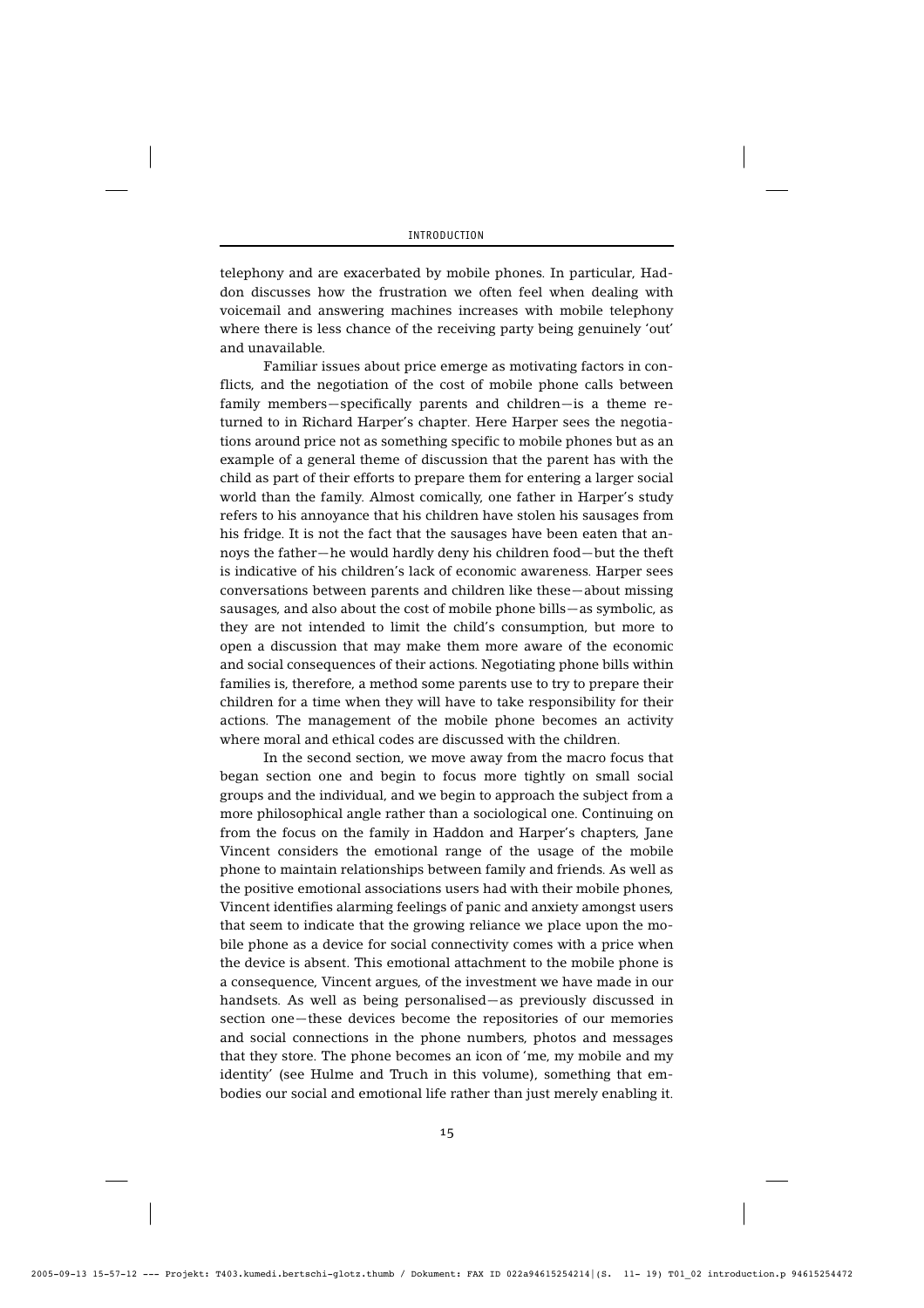Jane Vincent also identifies the growing problem of managing a private emotional life via what is essentially a device designed for use in public environments.

 This is expanded in Joachim Höflich's chapter, which goes on to develop an understanding of the dynamic between these private personal and public social spaces. Höflich sees the phone as an 'indiscreet' technology, one which leaks the personal into the public in a way that mirrors a growing cultural trend across all communications media—for example, as in the growing trend for intrusive reality television such as *Big Brother*. Höflich points out the conflict of this dual public/private role of the mobile phone. Social networks sustained by mobile phones are intensely private—there is no public directory of mobile phone numbers — and yet the contents of the conversations within these private social networks are often performed in very public spaces. Höflich takes a European perspective within his study, detailing data from his research that shows where there are distinct cultural differences between sometimes close neighbouring countries in what is perceived to be permissible and what is not in public mobile phone usage. What is clear is that concepts of public and private space regarding mobile phone usage do no travel well—behaviour accepted in the Nordic countries is not in more Mediterranean countries, and vice-versa. It is clear that the mobile phone redefines the sense of personal and public space, whilst also reflecting what may perhaps be more deeply rooted national cultural and social behaviours.

 These concepts of social spaces return in Michael Hulme and Anna Truch's chapter on 'Interspace', in which a new field in between the established ones of home, work and social lives is developed. Hulme and Truch argue that the mobility of the device allows what has previously been a transitory space to become a social field in its own right. Following on from spontaneous comments from the subjects in their study, they define this space as increasingly important. Throughout the present volume, the way in which the mobile phone stretches boundaries of social time and space is returned to. In this chapter this stretching opens up a whole new territory, which becomes a place of negotiation that exists in the travels the individual subject makes between the more formalised spaces. Echoing comments made by Hans Geser in the first chapter, Hulme and Truch define this space as one of transition between established, more formalised fields; one of overlapping fields—in interspace the individual is juggling roles from a variety of social fields, creating a subjective habitus, to borrow from Bourdieu, managing many social identities via the device. The strategies needed to manage this new social space are complex, but we can find evidence in previous chapters of how the very technology that created this space can also provide tools to manage it (Genevieve Bell's Korean subject using ringtones to manage her many identities comes to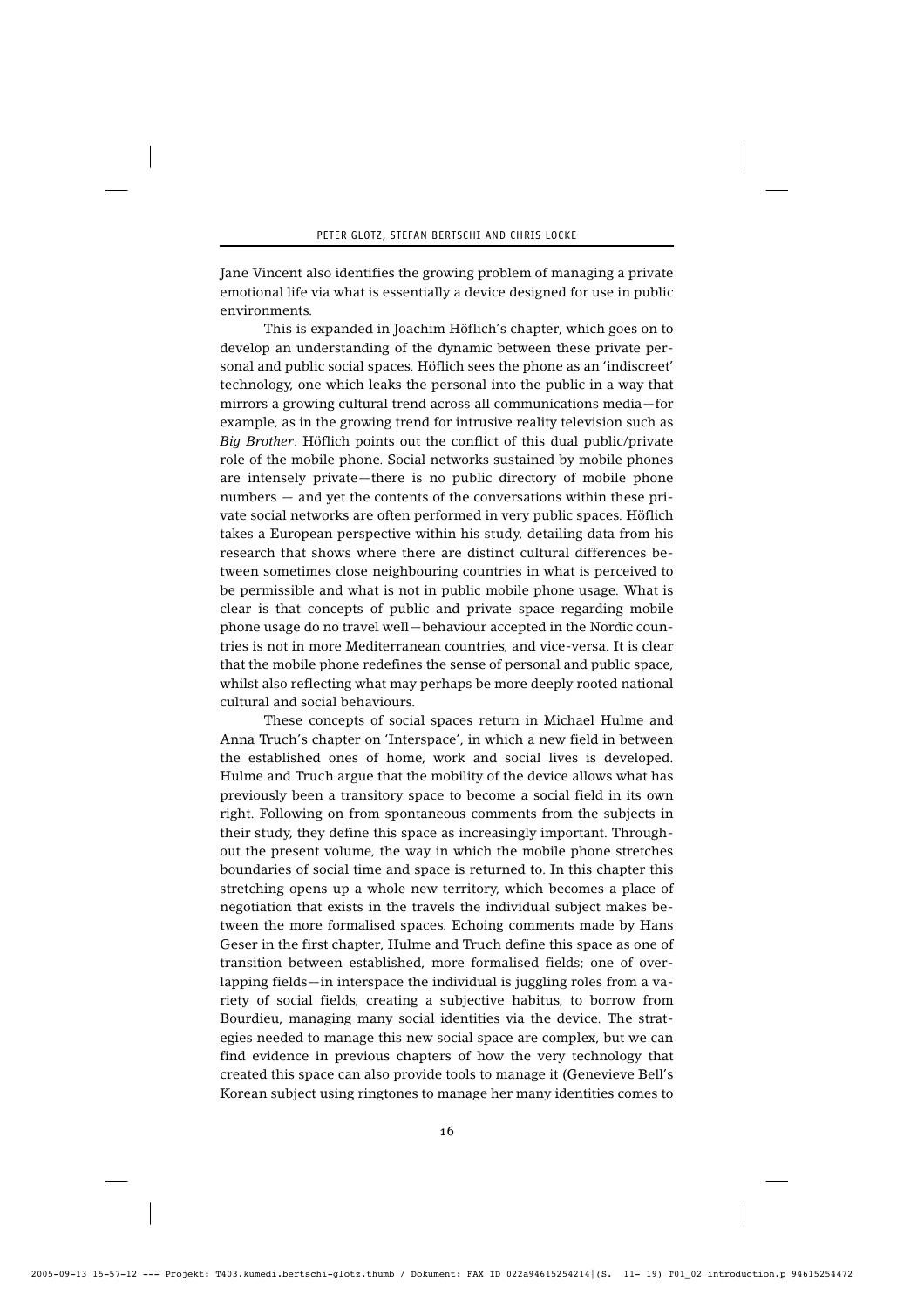mind). Again, the phone amplifies multiple social identities for the user as well as providing a means to manage them.

 Leopoldina Fortunati has lead the academic field in recent years in her research into this transformative personal effect of the mobile phone. In her chapter in this volume she specifically focuses on how we come to associate ourselves so tightly with the device that it becomes a fetishised technological artefact. Looking at the design of the mobile phone (something Laura Watts discusses in her later chapter), Fortunati discusses how the mobile phone becomes fetishised because of our investment into it of our complex emotional feelings (as discussed by Jane Vincent in this volume). Fortunati sees the mobile phone, distinct from other technologies, as being the most able to be fetishised through the senses, through fashion, through the synaesthetic properties that we can design into it, until it almost disappears as a technological artefact, becoming 'a more fashionable and seductive object, somewhere between accessory and jewel'.

 Kristóf Nyíri then neatly encapsulates a number of the threads throughout sections one and two, proposing that mobile communication is actually a retrogressive step, returning us to a more immediate, unalienated form of communication that relies heavily on the visual and the oral via MMS messages and voice calls. Again echoing the chapter by Hans Geser, Nyíri argues that the phone re-establishes a sense of personal, micro-social community that is in direct contrast to the more formalised, structured organisation that has been prevalent in modernist thinking. This is a 'new-old age' in which the mobile phone 'promises to re-establish, within the life of post-modern society, some of the features formerly enjoyed by genuine local communities'.

 We close the second, wholly academically focused section of the book with James Katz's summation of current research trends and his forecasts of the future research trends which seem to be emerging. Katz has been a leading light in the development of research into the social impact of mobile phones for a number of years, and it is fitting that he closes this section with predictions of where the research area is headed next.

 The third section of the book provides a variety of perspectives both from and on the mobile phone industry. As mobile saturation increases, operators find it harder and harder to differentiate themselves in the marketplace. Two chapters discuss this aspect in particular. Initially, Raimund Schmolze discusses the many problems faced by mobile operators in trying to develop and market the products that a divergent, segmented customer base requires. Operators have had to develop strategies as quickly as the industry has developed, and in recent years have found themselves increasingly moving away from their core market of voice service provision to becoming anything from fashion brands to putative multimedia companies. The variety of skills needed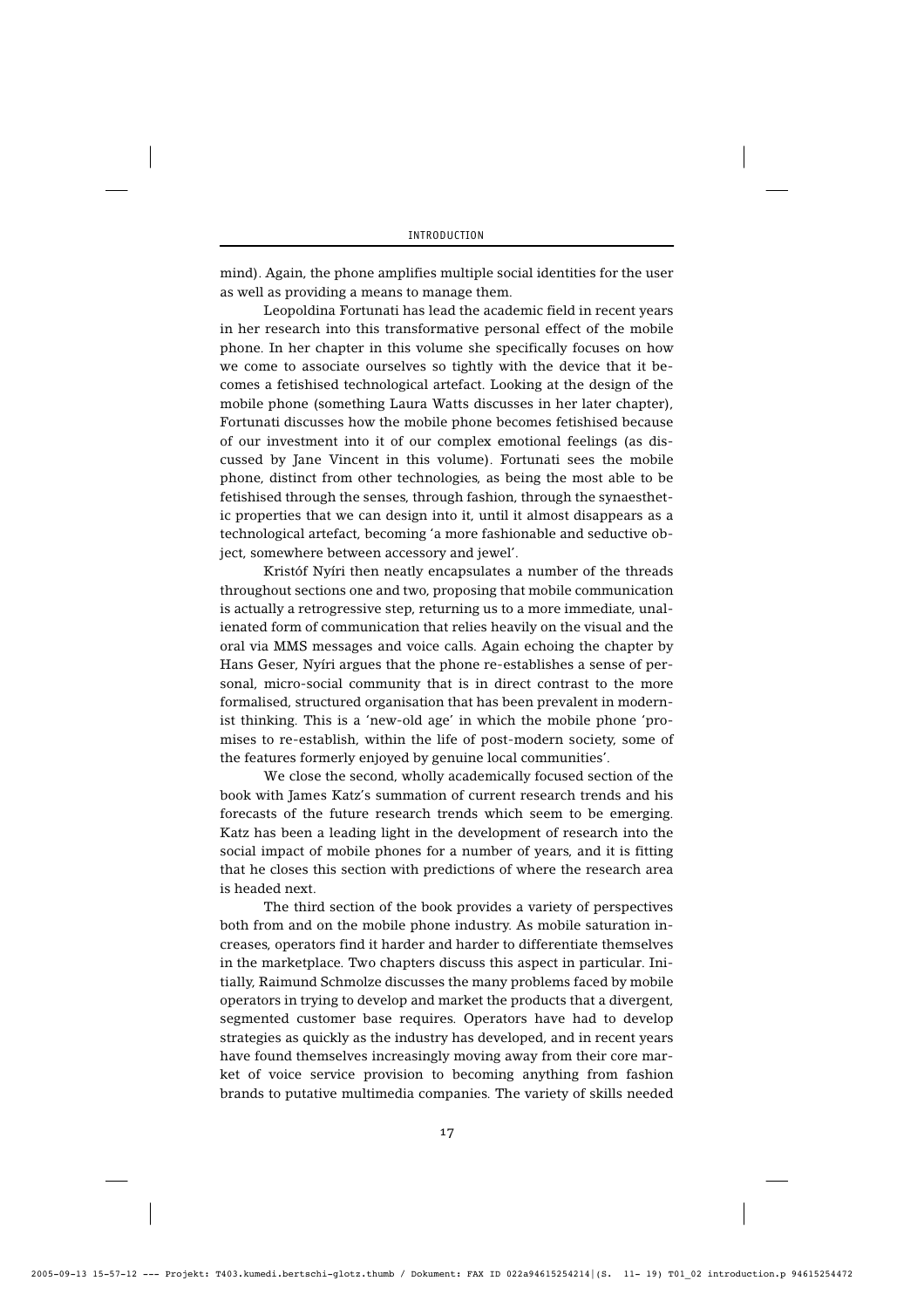to manage these tasks has seen operators stretched to their limits, and from an industry perspective Schmolze discusses how this challenges operators both now and in the future. From the consumer's perspective, Peter Gross and Stefan Bertschi discuss how a customer navigates such a 'multi-option' society. Bewildered by choices—not just in service level and provision but in the way these products are coded with brands that suggest identities and cultural behaviour—how is a consumer to relate to such a plurality of options?

 From one of the industry's governing bodies—the International Telecommunication Union (ITU)—Lara Srivastava examines the mania that has accompanied the exponential rise in mobile phone usage, arguing that a whole new set of mobile manners have emerged that are in use in different cultures around the world. Srivastava's perspective on mobile culture allows us to approach recent industry developments from an academic standpoint, as does Nicola Döring and Alex Gundolf's chapter on the development of 'moblogs' or mobile weblogs. Pointing to the convergence of mobile and Internet technology, 'moblogs' provide a means for users to archive their lives via photos that can be taken via a mobile phone and viewed via the Internet. Nokia have named their product to provide this service 'lifeblog', and it is this uncensored publication of everyday life that Döring and Gundolf investigate, from subjects as mundane as a user capturing his waking state everyday, to as personally and globally historic as the moblog by a US soldier in Iraq. What we are seeing in the 'moblog' is how organically some product development is in the mobile world—the early moblogging software came not from operators, handset or software manufacturers but from the social software community that thrives on the Internet. It is precisely this level of organic, spontaneous product development that occurs as a by-product of networked communities that many companies seek—and often fail—to emulate. Laura Watts offers us a (partially fictionalised) ethnographic account of how this is being attempted within the mobile handset design industry.

 Finally, we close the third section of the volume with two strikingly divergent views from senior industry figures on where the future of the mobile industry lies. Paul Golding points to a technologically-led future where the convergence and increased performance of mobile phone hardware and software, coupled with the continuing miniaturisation of the components, will lead to more reliance upon the phone in everyday life and also the disappearance of the technology as artefact —as suggested by Leopoldina Fortunati earlier. Nick Foggin, however, is more circumspect in his predictions, suggesting that existing data products have been a draw on precious resources for operators, neither generating revenues nor serving the needs of the consumers they are supposedly developed for. Foggin closes by suggesting that it is time we accept (as Jane Vincent suggests in her chapter) that it is the positive

18